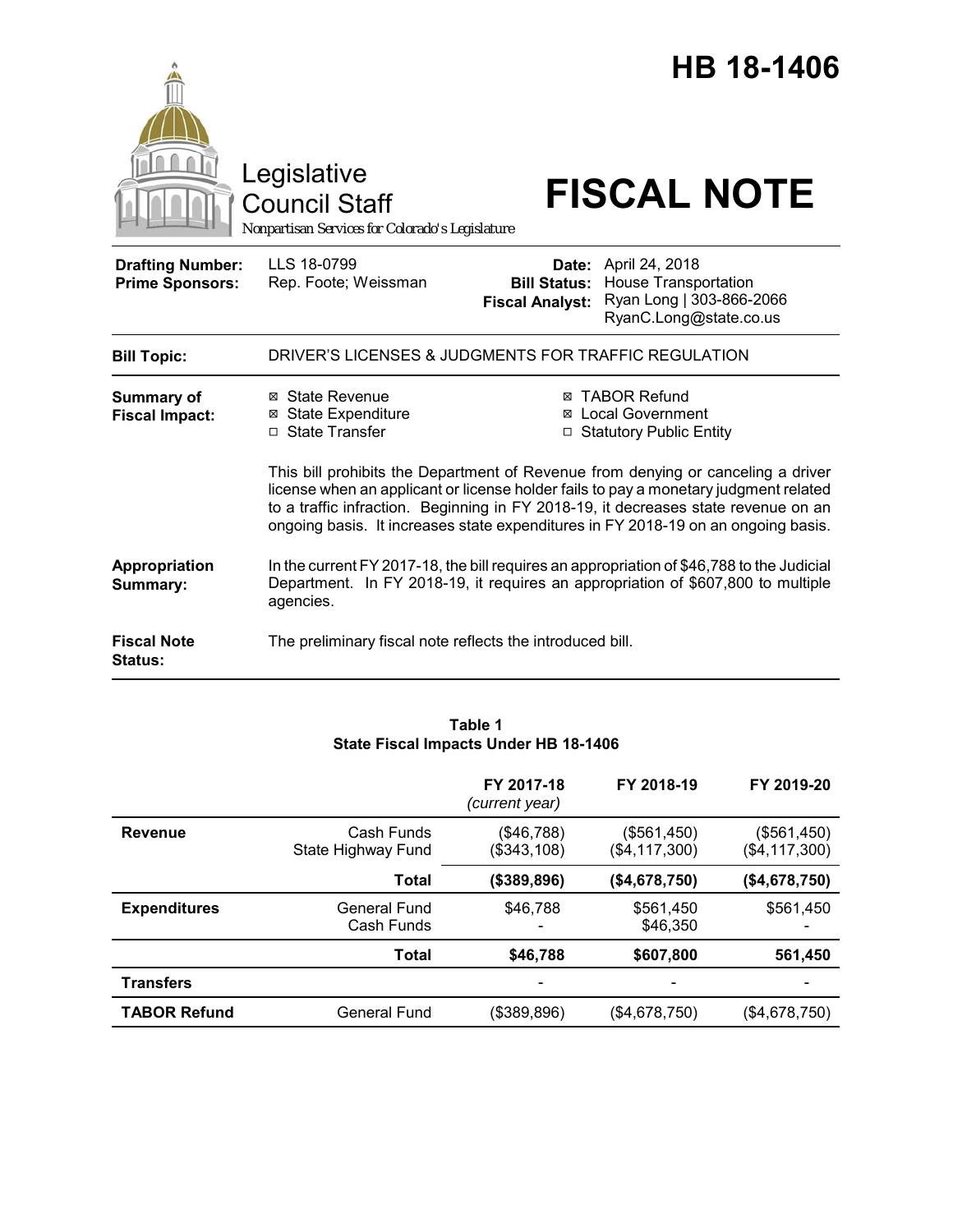April 24, 2018

## **Summary of Legislation**

Under current law, an individual cited for certain traffic infractions must either pay the penalty assessment or appear in court for a hearing. If the individual fails to do either, the court may issue a judgment or warrant against them. Individuals with an outstanding judgment or warrant may not receive a new or renewed driver license, and the Department of Revenue (DOR) may cancel the driver license.

This bill prohibits the DOR from denying or cancelling a driver license when an applicant or license holder has an outstanding judgment or warrant issued for failure to pay a penalty or appear at a post-sentencing court appearance, or failure to pay a public transportation fare.

### **State Revenue**

This bill will reduce state cash fund revenue by at least \$389,896 in the current FY 2017-18, and at least \$4.6 million in FY 2018-19 and future years. These impacts are shown in Table 2 and described below.

| <b>Revenue Components</b>                        | FY 2017-18  | FY 2018-19    | FY 2019-20    |
|--------------------------------------------------|-------------|---------------|---------------|
| Driver License Administrative Revocation Account | (\$227,699) | (\$2,732,390) | (\$2,732,390) |
| First Time Drunk Driving Offender Account        | (\$68,222)  | (823, 460)    | (\$823,460)   |
| Administrative Fee - Highway Users Tax Fund      | (\$46,788)  | (\$561,450)   | (\$561,450)   |
| Administrative Fee - Fines Collection Cash Fund  | (\$46,788)  | (\$561,450)   | (\$561,450)   |
| <b>Total Revenue</b>                             | (\$389,896) | (\$4,678,750) | (\$4,678,750) |

**Table 2 Revenue Reduction Under HB 18-1406**

**Assumptions**. Annually, there are approximately 73,000 judgments and warrants assessed, of which 70 percent are related to judgments for traffic infractions. Additionally, 37,430 (51 percent) outstanding judgment suspension actions were taken against drivers in 2017. The revenue estimate in this fiscal note is based on the 37,430 drivers who received a suspension action. The impact in the current FY 2017-18 is prorated to reflect one month of revenue reduction, based on an assumption the bill will be signed into law by June 1, 2018.

**Department of Revenue**. To reinstate a driver license that was cancelled or denied due to an outstanding judgment, drivers must pay a \$95 reinstatement fee to the DOR. Of this fee, \$73 is deposited in the Driver License Administrative Revocation Account, and \$22 is deposited in the First Time Drunk Driving Offender Account. Additionally, a \$30 administrative processing fee is collected each time the court issues an outstanding judgment or warrant. Of this fee, \$15 is remitted to the Judicial Department, and \$15 to the DOR and deposited in the Highway Users Tax Fund. It is assumed that DOR will no longer collect these fees, as this bill specifies that drivers cannot be denied a license for an outstanding judgment related to a traffic infraction.

**Judicial Department**. The remaining \$15 collected from the \$30 administrative processing fee is retained by the Judicial Department in the Fines Collection Cash Fund and is used to support the operating budget of the trial courts. While not all of the administrative processing fee may be collected by the Judicial Department due to indigence, the rate of indigence for this fee is unknown.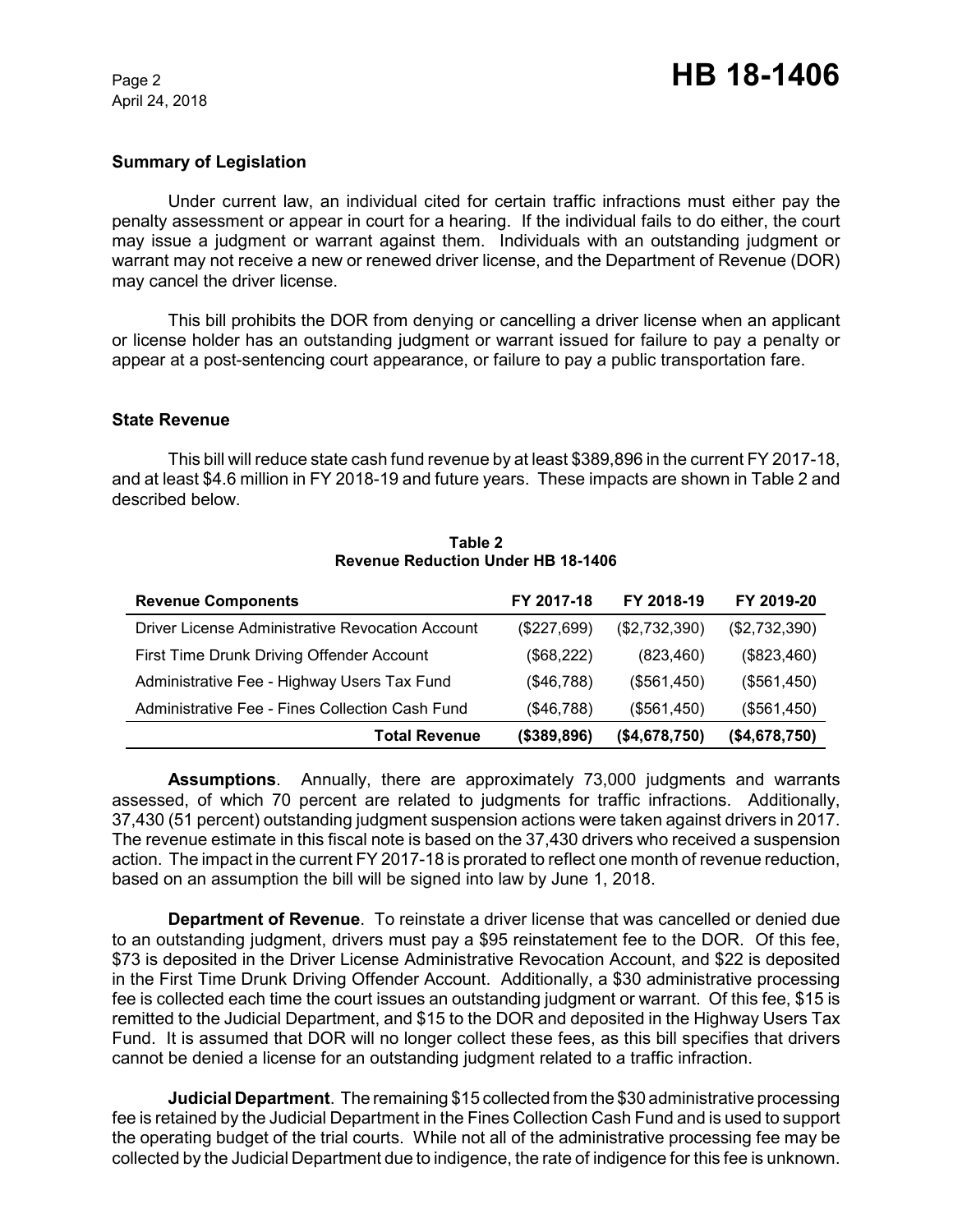April 24, 2018

Additionally, this bill may result in a reduction in collections from initial traffic infraction assessments. As driver license revocation creates an incentive to pay penalties for driver license reinstatement, fewer of these penalties may be collected. This bill may also lead to fewer citations or further criminal actions related to cases where a driver's license is no longer cancelled, which may potentially decrease fee and fine revenue in the Fines Collection Cash Fund. These impacts have not been estimated.

**Department of Transportation**. This bill decreases revenue to the Highway Users Tax Fund by \$46,788 in FY 2018-19 and \$561,450 in FY 2019-20 and future years. Of this amount, 65 percent is distributed to the State Highway Fund for use by the Colorado Department of Transportation.

## **TABOR Refund**

This bill reduces state revenue from fees, which will reduce the amount of money required to be refunded under TABOR by at least \$389,896 in FY 2018-19 and at least \$4.6 million FY 2019-20. A TABOR refund obligation is not expected for the current FY 2017-18. Since the bill reduces the TABOR refund obligation without a corresponding change in General Fund revenue, the amount of money available in the General Fund for the budget will increase by an identical amount. State revenue subject to TABOR is not estimated for years beyond FY 2019-20.

#### **State Expenditures**

This bill will increase state expenditures by \$46,788 in the current FY 2017-18, \$607,800 in FY 2018-19, and \$561,450 in FY 2019-20 and ongoing.

**Department of Revenue.** In FY 2018-19 only, this bill will increase DRIVES Vehicle Services Account expenditures by \$46,350 in the DOR to modify DRIVES to allow driver license issuance with unpaid traffic violations. This estimate assumes that 206 hours of programming will be required at \$225 per hour. Additionally, as this bill will prevent the department from canceling or issuing a license due to an outstanding judgment, DOR will no longer need to process license reinstatements due to outstanding judgments, and workload will decrease. As reinstatements for an outstanding judgment are largely done electronically through the DRIVES system, it is assumed that any decrease in workload will be minimal.

**Judicial Department.** This bill will require at least \$46,788 in FY 2018-19 and at least \$561,450 in FY 2019-20 and future years of General Fund to offset lost administrative processing fee revenue from judgments on traffic infractions, which are used to support the trial court's operating budgets. Additionally, it will increase workload in the Judicial Department to modify its case management system to distinguish between an warrants for a failure to pay from other warrants. It is assumed that this work can be accomplished within existing appropriations.

## **Local Government**

The bill will decrease local government revenue, as discussed below.

**Highway Users Tax Fund.** This bill will decrease county and local government HUTF revenue by \$16,376 in FY 2018-19 and \$196,508 in FY 2019-20 and future years. HUTF revenue is distributed to counties (26 percent) and municipalities (9 percent) for transportation needs.